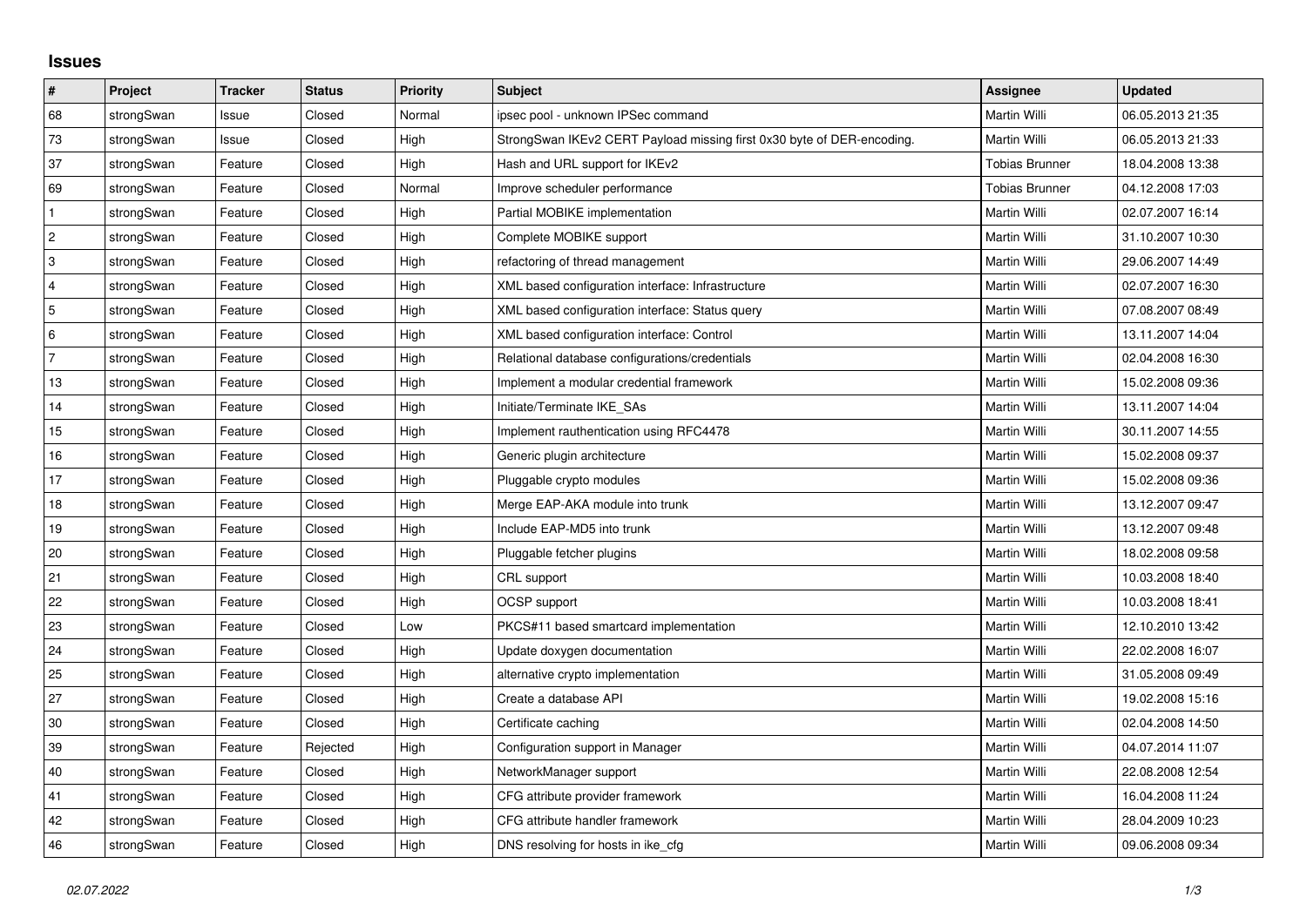| $\vert$ # | Project    | <b>Tracker</b> | <b>Status</b> | <b>Priority</b> | <b>Subject</b>                                                              | <b>Assignee</b>       | <b>Updated</b>   |
|-----------|------------|----------------|---------------|-----------------|-----------------------------------------------------------------------------|-----------------------|------------------|
| 47        | strongSwan | Feature        | Closed        | High            | <b>RNG API</b>                                                              | Martin Willi          | 16.04.2008 11:27 |
| 48        | strongSwan | Feature        | Closed        | High            | Parallel trustchain verification                                            | <b>Martin Willi</b>   | 16.04.2008 11:33 |
| 54        | strongSwan | Feature        | Closed        | High            | <b>EAP-Identity Server functionality</b>                                    | Martin Willi          | 22.08.2008 12:55 |
| 59        | strongSwan | Feature        | Closed        | High            | Add additinal signal dependent parameter to bus                             | Martin Willi          | 29.07.2008 11:04 |
| 60        | strongSwan | Feature        | Closed        | High            | Implement draft-sheffer-ikev2-gtc-00 with PAM password verification         | Martin Willi          | 22.08.2008 12:59 |
| 67        | strongSwan | Feature        | Closed        | Normal          | Implement DH groups 22-24                                                   | Martin Willi          | 19.04.2010 14:51 |
| 76        | strongSwan | Feature        | Closed        | Normal          | crypto test framework                                                       | Martin Willi          | 12.06.2009 11:31 |
| 78        | strongSwan | Feature        | Closed        | Normal          | Integrity tester for libstrongswan and all plugins.                         | Martin Willi          | 27.06.2009 16:19 |
| 100       | strongSwan | Feature        | Closed        | Normal          | Derive traffic selectors from authentication process                        | Martin Willi          | 23.07.2010 16:53 |
| 128       | strongSwan | Feature        | Closed        | Normal          | Plugin dependencies                                                         | Martin Willi          | 06.02.2012 10:51 |
| 129       | strongSwan | Feature        | Assigned      | Normal          | Relations between ike/child/peer_cfg                                        | Martin Willi          | 06.02.2012 10:50 |
| 57        | strongSwan | Feature        | Closed        | Normal          | new pluto connection option: verify_identifier                              | Andreas Steffen       | 25.07.2013 10:07 |
| 38        | strongSwan | Feature        | <b>New</b>    | Low             | OCSP in IKE payload, RFC4806                                                |                       | 19.12.2014 14:20 |
| 52        | strongSwan | <b>Bug</b>     | Closed        | High            | Migrate ESP sequence number in update_sa                                    | <b>Tobias Brunner</b> | 25.06.2008 08:40 |
| 8         | strongSwan | Bug            | Closed        | Urgent          | MOBIKE selects disappearing IPv6 address                                    | Martin Willi          | 05.07.2007 09:03 |
| 10        | strongSwan | <b>Bug</b>     | Closed        | High            | distribution cannot be built because logout.cs template is missing in trunk | Martin Willi          | 18.09.2007 07:43 |
| 11        | strongSwan | <b>Bug</b>     | Closed        | High            | Show IKE SA status overview                                                 | <b>Martin Willi</b>   | 31.10.2007 10:29 |
| 12        | strongSwan | Bug            | Closed        | Immediate       | Fix build on uClibc                                                         | Martin Willi          | 31.10.2007 10:34 |
| 26        | strongSwan | <b>Bug</b>     | Closed        | High            | Port all tools to new crypto/credential APIs                                | Martin Willi          | 21.03.2008 18:04 |
| 31        | strongSwan | Bug            | Closed        | High            | ikev2/rw-eap-aka-rsa scenario fails                                         | Martin Willi          | 19.03.2008 15:25 |
| 32        | strongSwan | Bug            | Closed        | High            | ikev2/rw-no-idr scenario fails                                              | Martin Willi          | 19.03.2008 11:13 |
| 33        | strongSwan | <b>Bug</b>     | Closed        | High            | ikev2/crl-revoked scenario broken                                           | Martin Willi          | 19.03.2008 19:02 |
| 34        | strongSwan | Bug            | Closed        | High            | ikev2/multi-level-ca-loop segfaults                                         | Martin Willi          | 31.03.2008 09:19 |
| 35        | strongSwan | Bug            | Closed        | High            | ikev2/ocsp-no-signer-cert scenario segfaults                                | Martin Willi          | 02.04.2008 09:45 |
| 36        | strongSwan | <b>Bug</b>     | Closed        | High            | strongswan-4.2.0 does not compile with uclibc                               | Martin Willi          | 04.04.2008 13:51 |
| 43        | strongSwan | <b>Bug</b>     | Closed        | High            | missing certificate_identity in SQL database causes segfault                | Martin Willi          | 07.04.2008 10:08 |
| 45        | strongSwan | Bug            | Closed        | High            | Failure to open SQLite database crashes charon                              | Martin Willi          | 07.04.2008 09:16 |
| 49        | strongSwan | Bug            | Closed        | High            | starter log directly to terminal                                            | Martin Willi          | 30.04.2009 10:18 |
| 50        | strongSwan | Bug            | Closed        | High            | plutostderrlog option missing                                               | Martin Willi          | 11.05.2008 10:10 |
| 53        | strongSwan | Bug            | Closed        | Normal          | Printf handler for proposal_t                                               | Martin Willi          | 12.06.2008 14:23 |
| 55        | strongSwan | Bug            | Closed        | High            | Implement SHA512/384/256 HMAC with proper truncation in kernel              | Martin Willi          | 03.12.2009 11:41 |
| 56        | strongSwan | Bug            | Closed        | High            | New interface for EAP-SIM backend                                           | Martin Willi          | 24.10.2008 10:23 |
| 58        | strongSwan | Bug            | Closed        | Normal          | Please fix bashism in /src/ipsec/ipsec.in                                   | Martin Willi          | 16.07.2008 09:08 |